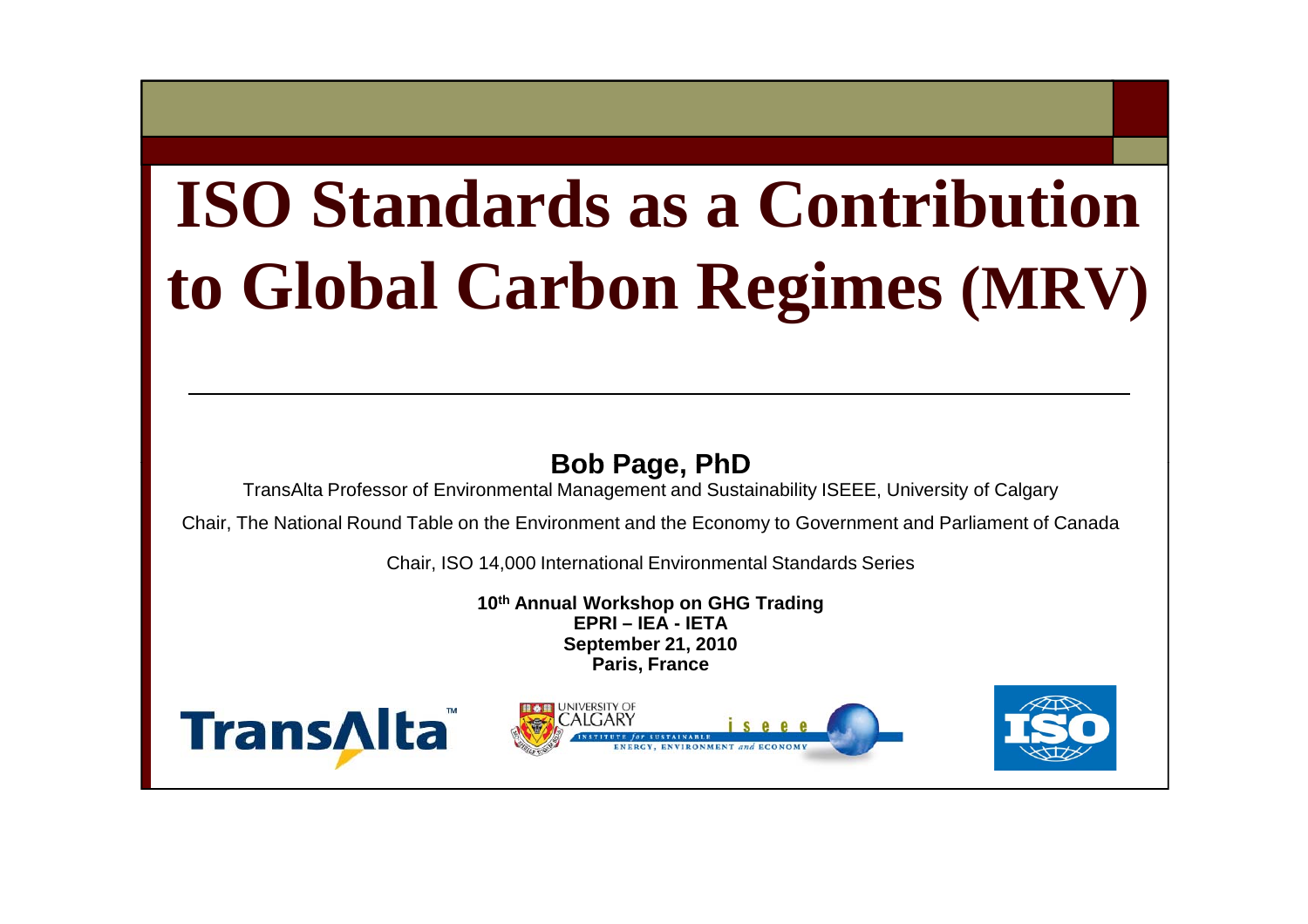# **Introduction**

- $\Box$  In the Post Copenhagen World – global carbon regimes not materializing – the **Kyoto model no strength** outside of the EU-Copenhagen Accord if achieved will be a series of agreements – Policy confusion and **fragmentation** – tough challenge for all.
- $\Box$  While the framework agreement is delayed we must proceed to build the **components for the system** especially as MRV will be needed whatever the final system – we must also build from the **region into the global** but we need consistency in MRV between regional units – focus on what we can do today!
- $\Box$ We provide technical building blocks for politicians to create policy (targets, timetables, eligibility, etc).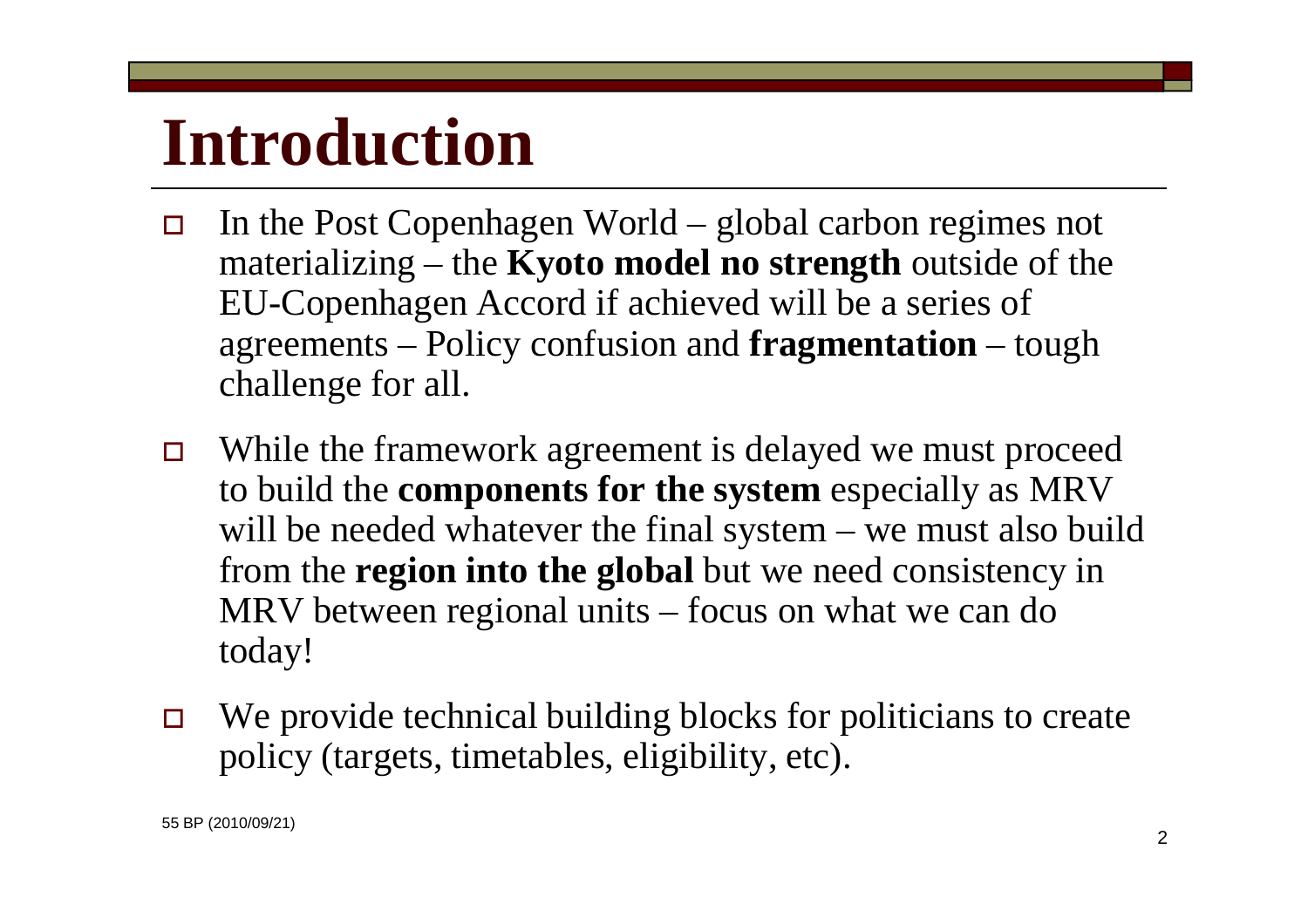# **Introduction (cont)**

- $\Box$  In my opinion one of the key components in a **unified approach** to regional systems building will be the **ISO 14,000** series of **voluntary international standards** now promoted by both **ISO and UNEP** – the tools for the system.
- $\Box$  The climate and carbon related "standards" are the focus for this presentation with particular emphasis on their relationship to **measuring, reporting, and verification**  (MRV) which is the focus of the panel.
- $\Box$  One of my colleagues, Anne-Marie Warris, Chair of SC-I (Environmental Management Systems – ISO 14001 )in our group, will have more specific comment on this panel.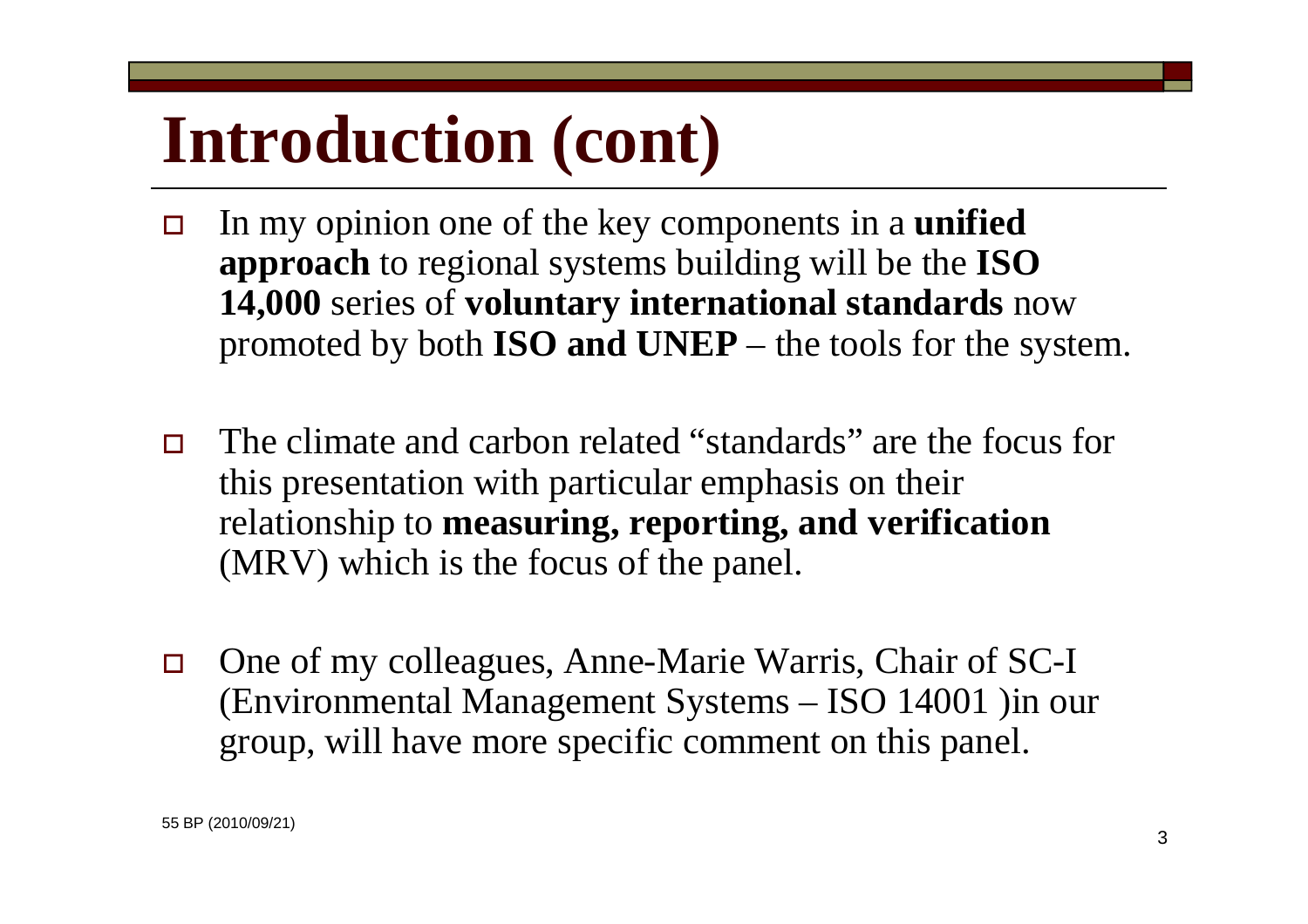## **What is ISO?**

- $\Box$  **ISO** - the International Organization for Standardization – was established **in 1947** and is based in Geneva, Switzerland - Bretton Woods, and common standards to facilitate **world trade**;
- $\Box$  ISO – a non-governmental organization – is a federation of the **national standards bodies** of 162 countries (one per country) and 500+ international/regional **liaison members**;
- $\Box$  ISO is comprised of **3,000+ technical groups** that develop standards with the broadest possible base of stakeholder groups;
- $\Box$  ISO develops standards by **transparent**, **consensus-based procedures**  based on **national input** of **leading professionals** in the field in a **bottom up design process** – national conformity assessment MRV;
- $\Box$ ISO has published **over 17,700 international standards**;
- $\Box$ ISO standards are designed to be **implemented world-wide**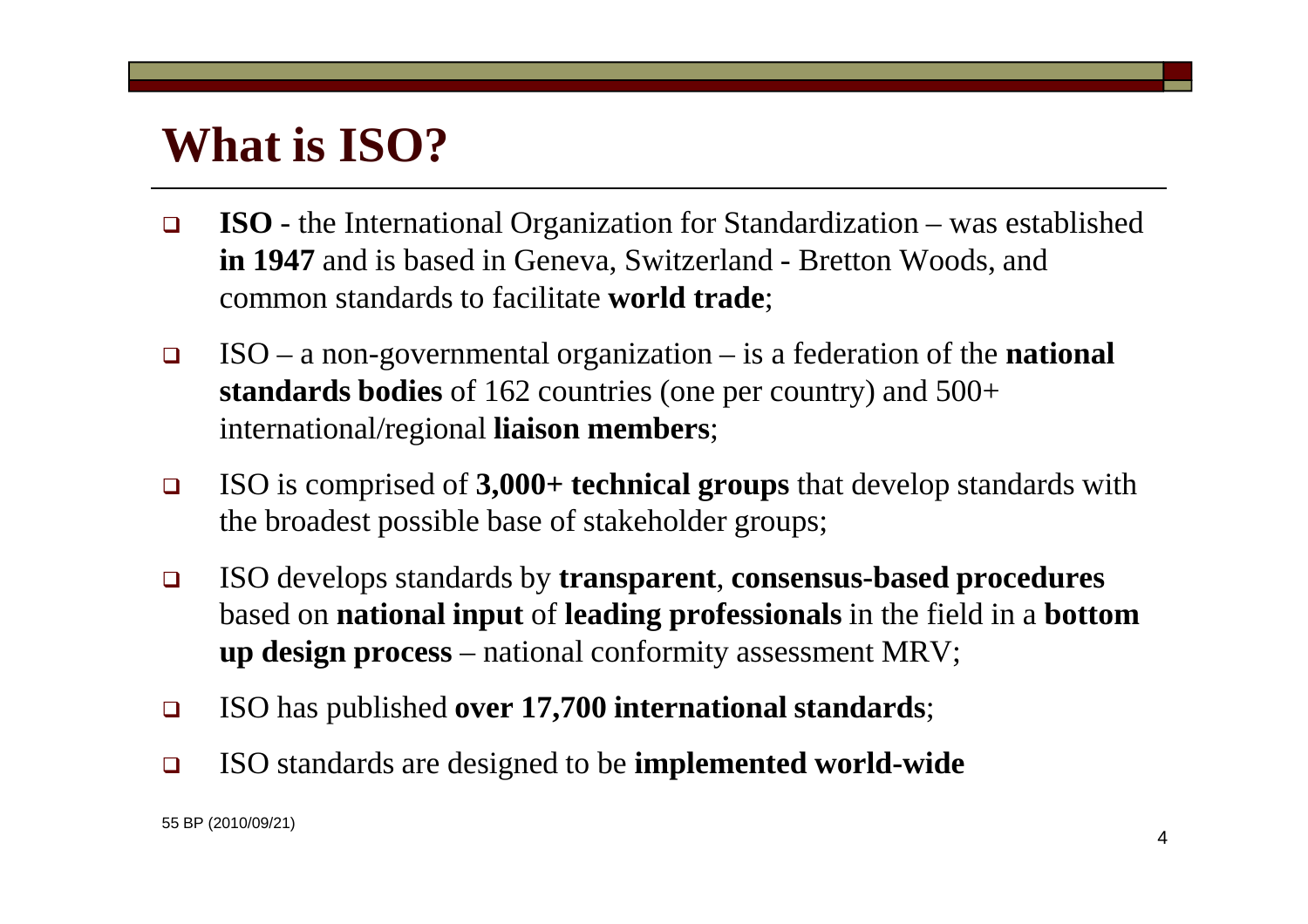### **ISO/TC 207 on Environmental Management**

#### **– A Short History**

- **1991** The World Business Council on Sustainable Development (**WBCSD**) was founded on the eve of the **Rio Earth Summit** to involve business in sustainability issues and give it <sup>a</sup> voice in the forum. The WBCSD approached ISO to consider the development of **environmental management standards** as <sup>a</sup> key component in sustainable development.
- **1992** The **United Nations** Conference on Environment and Development was held in Rio de Janerio. How states and business could deliver on climate change.
- **1993** ISO established **Technical Committee 207** on Environmental **Management** to develop the **ISO 14000** series of international standards on environmental management. Bottom up vs. Top Down process of the COP's
- **1995** The World Trade Organisation (**WTO**) supported development of the ISO 14000 series of international standards to "level the playing field" for **international trade agreements** and avoid protectionist barriers.
- **1996** The **first edition of ISO 14001** was published – **revised every 5 years** – it is the framework environmental management system – 183,000 companies ISO 14001 compliant – largest numbers are China – label on advertising or products – market driven implementation.
- **2006**First GHG (MRV Standards Published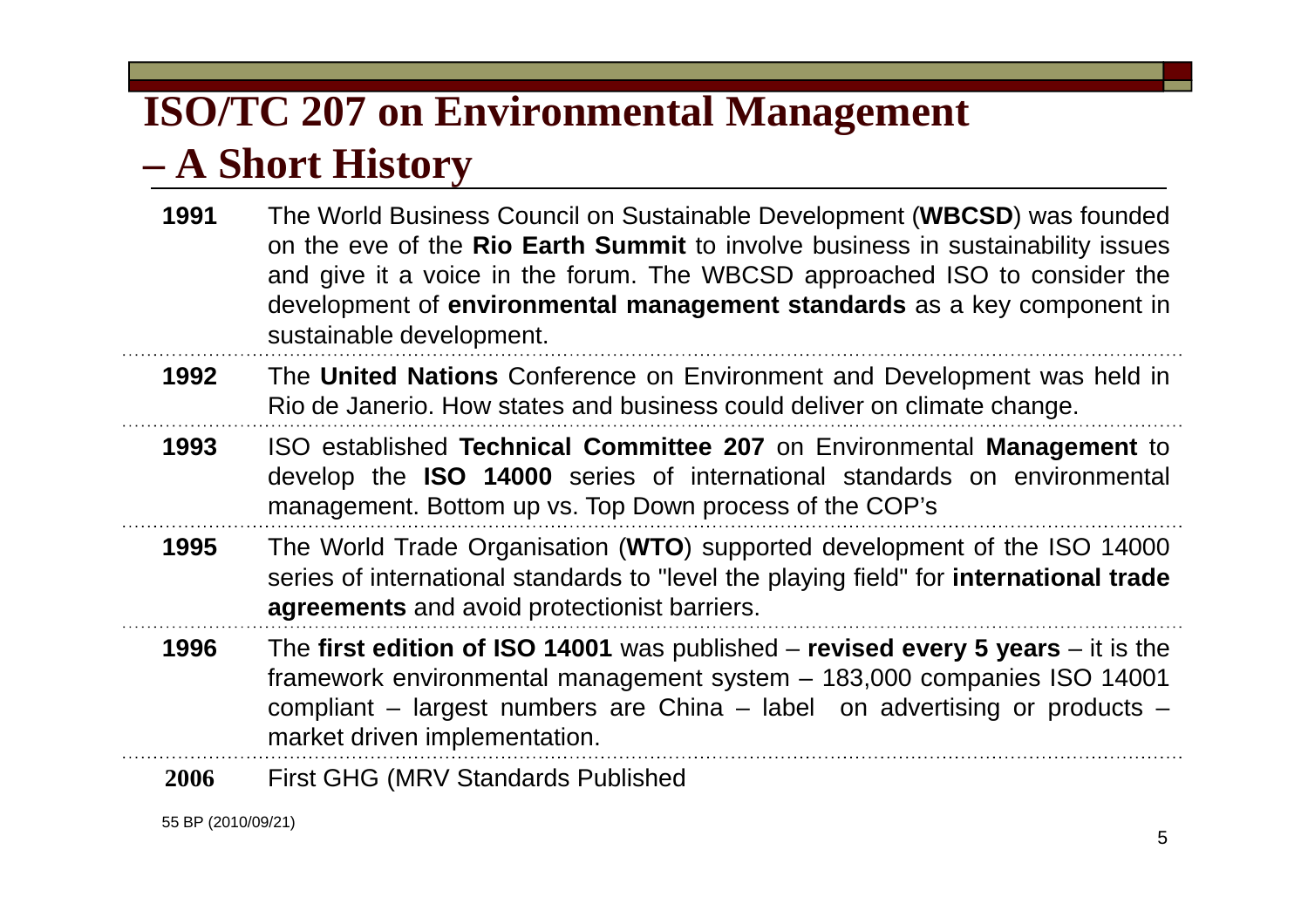# **Working with developing countries…**

| <b>Technical/Subcommittee</b> |                                | <b>Chair</b>                | <b>Vice-Chair</b> | <b>Secretariat</b>       |
|-------------------------------|--------------------------------|-----------------------------|-------------------|--------------------------|
| <b>TC</b>                     | <b>Technical Committee</b>     | Canada                      | <b>Brazil</b>     | Canada                   |
| SC <sub>1</sub>               | <b>Env. Management Systems</b> | <b>UK</b>                   | Indonesia         | <b>UK</b>                |
| SC <sub>2</sub>               | Env. Auditing                  | <b>Netherlands</b>          | <b>Brazil</b>     | <b>Netherlands</b>       |
| SC <sub>3</sub>               | Env. Labelling                 | Australia                   | Zimbabwe          | Australia                |
| SC <sub>4</sub>               | Env. Performance               | <b>USA</b>                  | Argentina         | <b>USA</b>               |
| SC <sub>5</sub>               | Life-cycle Assessment          | Germany<br><b>Singapore</b> |                   | <b>France</b>            |
| SC <sub>7</sub>               | <b>GHG management</b>          | <b>Malaysia</b>             | na                | Canada $\prime$<br>China |
|                               |                                |                             |                   |                          |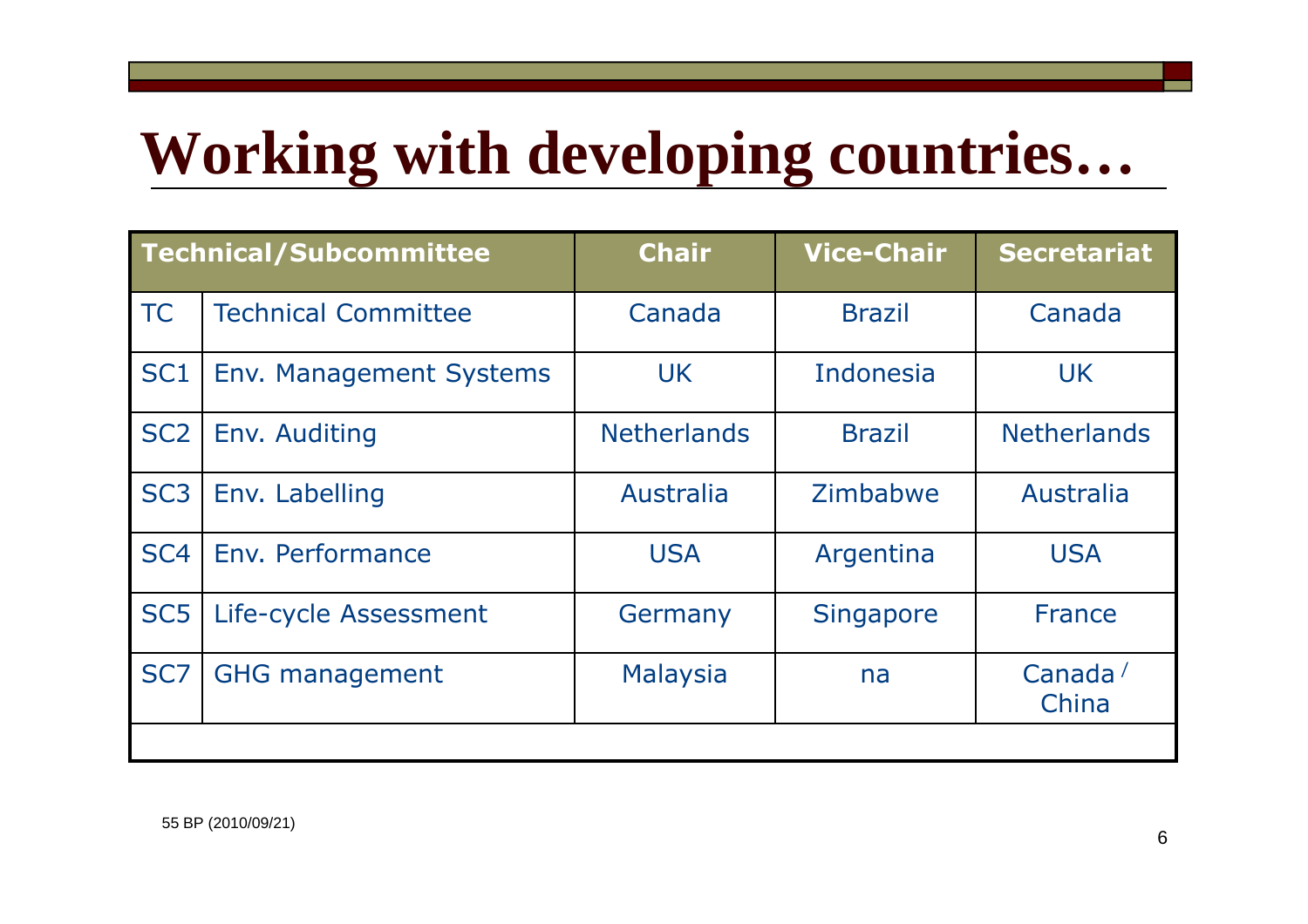## Participation – **Countries –** Nearly 100 **Countries Participating in ISO/TC 207**

Algeria ( IANOR ) Argentina ( IRAM ) Armenia ( SARM ) Australia ( SA ) Austria ( ON ) Barbados ( BNSI ) Belgium ( NBN ) Brazil ( ABNT ) Bulgaria ( BDS ) Canada (SCC) Chile ( INN ) China ( SAC ) Colombia ( ICONTEC ) Costa Rica ( INTECO ) Cuba ( NC ) Czech Republic ( UNMZ ) Côte-d'Ivoire ( CODINORM ) Denmark ( DS ) Ecuador ( INEN ) Egypt ( EOS ) Finland ( SFS ) France ( AFNOR ) Germany ( DIN ) Ghana ( GSB ) Greece ( ELOT ) Hungary ( MSZT ) India ( BIS ) Indonesia ( BSN ) Iran, Islamic Republic of ( ISIRI ) Iraq ( COSQC ) Ireland ( NSAI ) Israel ( SII ) Italy5୍5LRR (2010/09/21) Jamaica ( BSJ ) Japan ( JISC )

Kazakhstan ( KAZMEMST ) Kenya ( KEBS ) Korea, Democratic People's Republic ( CSK ) Korea, Republic of ( KATS ) Libyan Arab Jamahiriya ( LNCSM ) Malaysia ( DSM ) Malta ( MSA ) Mauritius ( MSB ) Mexico ( DGN ) Morocco ( SNIMA ) Netherlands ( NEN ) New Zealand ( SNZ ) Norway ( SN ) Oman ( DGSM ) Pakistan ( PSQCA ) Peru ( INDECOPI ) Philippines ( BPS ) Poland ( PKN ) Portugal ( IPQ ) Romania ( ASRO ) Russian Federation ( GOST R ) Saudi Arabia ( SASO ) Serbia ( ISS ) Singapore ( SPRING SG ) South Africa ( SABS ) Spain ( AENOR ) Sri Lanka ( SLSI ) Sweden ( SIS ) Switzerland ( SNV ) Tanzania, United Republic of ( TBS ) Thailand ( TISI ) Trinidad and Tobago ( TTBS ) Tunisia ( INNORPI ) Turkey ( TSE )

#### **Countries Observing ISO/TC 207 Work**

Bangladesh ( BSTI ) Belarus ( BELST ) Bolivia ( IBNORCA ) Bosnia and Herzegovina ( BAS ) Botswana ( BOBS ) Cameroon ( CDNQ ) Congo, The Democratic Republic of the ( OCC ) Croatia ( HZN ) Estonia ( EVS ) Ethiopia ( QSAE ) Hong Kong, China ( ITCHKSAR ) Iceland ( IST ) Jordan ( JISM ) Kuwait ( KOWSMD ) Lebanon ( LIBNOR ) Lithuania ( LST ) Moldova, Republic of ( INSM ) Mongolia ( MASM ) Montenegro ( ISME ) Palestine ( PSI ) Saint Lucia ( SLBS ) Senegal ( ASN ) Slovakia ( SUTN ) Slovenia ( SIST ) Sudan ( SSMO ) Swaziland ( SWASA ) Yemen ( YSMO ) Zimbabwe ( SAZ )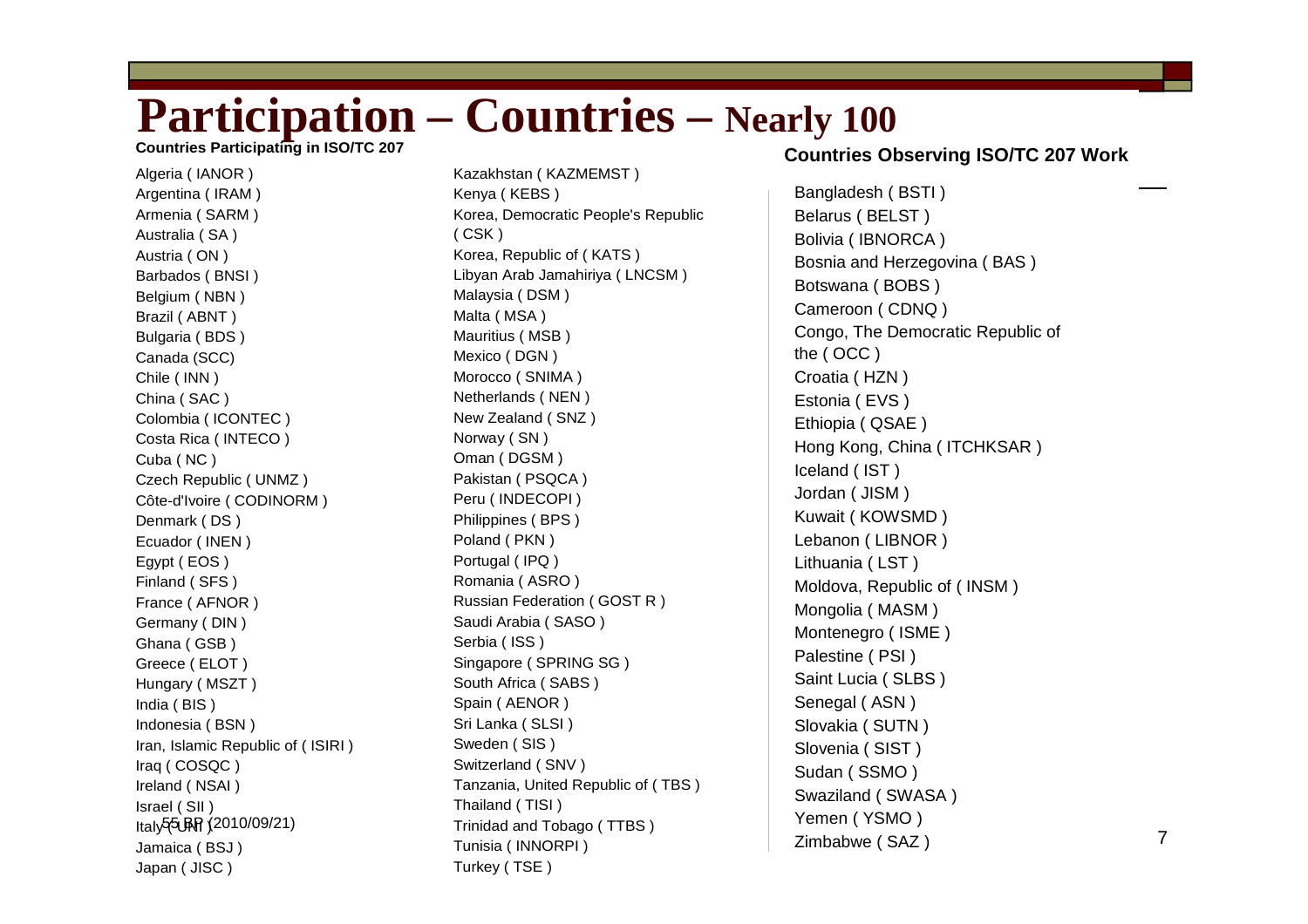## **Participation – International organizations**

| <b>ANEC</b>     | European Association for the Co-ordination of<br><b>Consumer Representation in Standardization</b> | <b>ILAC</b>   | <b>International Laboratory Accreditation Cooperation</b> |
|-----------------|----------------------------------------------------------------------------------------------------|---------------|-----------------------------------------------------------|
| <b>APO</b>      | Asian Productivity Organization                                                                    | <b>INEM</b>   | International Network for Environmental Management        |
| <b>CEPI</b>     | Confederation of European Paper Industries                                                         | <b>INLAC</b>  | Latinoamerican Institute for Quality Assurance            |
| CI              | <b>Consumers International</b>                                                                     | <b>IQNet</b>  | The International Certification Network                   |
| EC              | <b>European Commission</b>                                                                         | <b>ITC</b>    | <b>International Trade Centre</b>                         |
| <b>ECOLOGIA</b> | <b>ECOlogists Linked for Organizing Grassroots</b><br>Initiatives                                  | <b>OECD</b>   | Organisation for Economic Co-operation and<br>Development |
| <b>ECOS</b>     | <b>European Environmental Citizens</b><br>Organisation for Standardisation                         | Sierra Club   | Sierra Club                                               |
| <b>EDF</b>      | <b>Environmental Defense Fund</b>                                                                  | <b>UNCTAD</b> | United Nations Conference on Trade and Development        |
| EEB             | European Environmental Bureau                                                                      | <b>UNEP</b>   | United Nations Environment Programme                      |
| <b>FIDIC</b>    | International Federation of Consulting<br>Engineers                                                | <b>UNFCCC</b> | United Nations Framework Convention on Climate<br>Change  |
| <b>GEN</b>      | <b>Global Ecolabelling Network</b>                                                                 | <b>WBCSD</b>  | World Business Council for Sustainable Development        |
| <b>IAF</b>      | International Accreditation Forum, Inc.                                                            | <b>WFSGI</b>  | World Federation of the Sporting Goods Industry           |
| IAI             | International Aluminium Institute                                                                  | <b>WHO</b>    | World Health Organization                                 |
| <b>IAQ</b>      | International Academy for Quality                                                                  | <b>WRI</b>    | <b>World Resources Institute</b>                          |
| <b>ICC</b>      | <b>International Chamber of Commerce</b>                                                           | Worldsteel    | <b>World Steel Association</b>                            |
| <b>IISD</b>     | International Institute for Sustainable<br>Development                                             | <b>WTO</b>    | <b>World Trade Organization</b>                           |

55 BP (2010/09/21)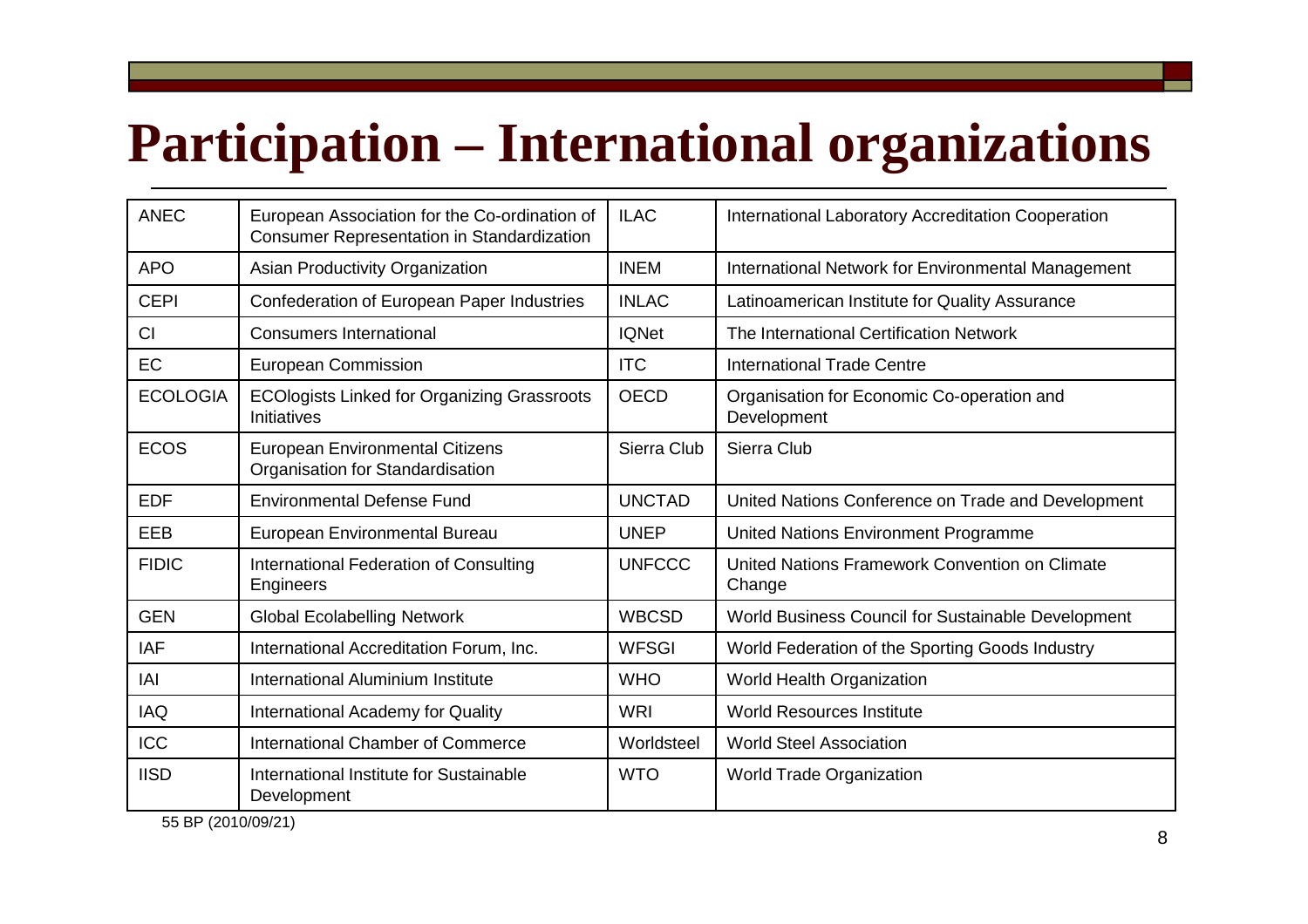#### **ISO/TC 207 – Portfolio of Standards – Before MRV for GHG**



Environmental Management - 2002 | 1

55 BP (2010/09/21)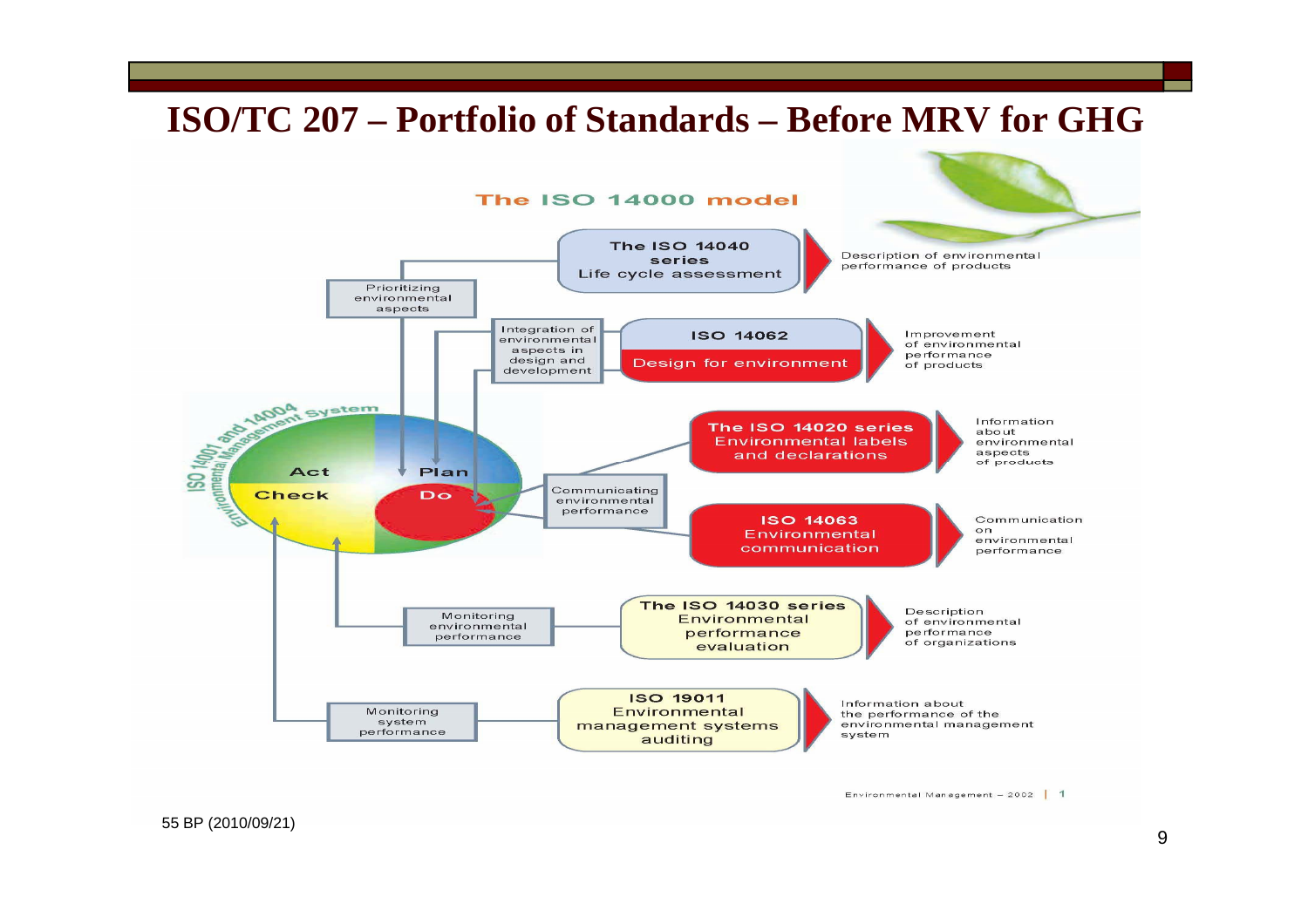## **ISO – GHG/MRV**

- $\Box$ ISO 14064-1 – Inventories and Reporting for **Organizations.\***
- $\Box$ ISO 14064-2 – Inventories and Reporting for **Projects.\***
- $\Box$  ISO 14064-3 – **validation** and/or **verification** (consistent with the needs of the user).\*
- $\Box$ ISO 14065 – **accreditation** of validation & verification bodies\*
- $\Box$  ISO 14066 – **competence** required for validation and verification teams.\*\*
- $\Box$  ISO 14067-1 and 2 **– Carbon Footprint** of Products – coop with WRI.\*\*\*

\*Operational \*\* Final Approval Stage \*\*\* Underdevelopment

55 BP (2010/09/21)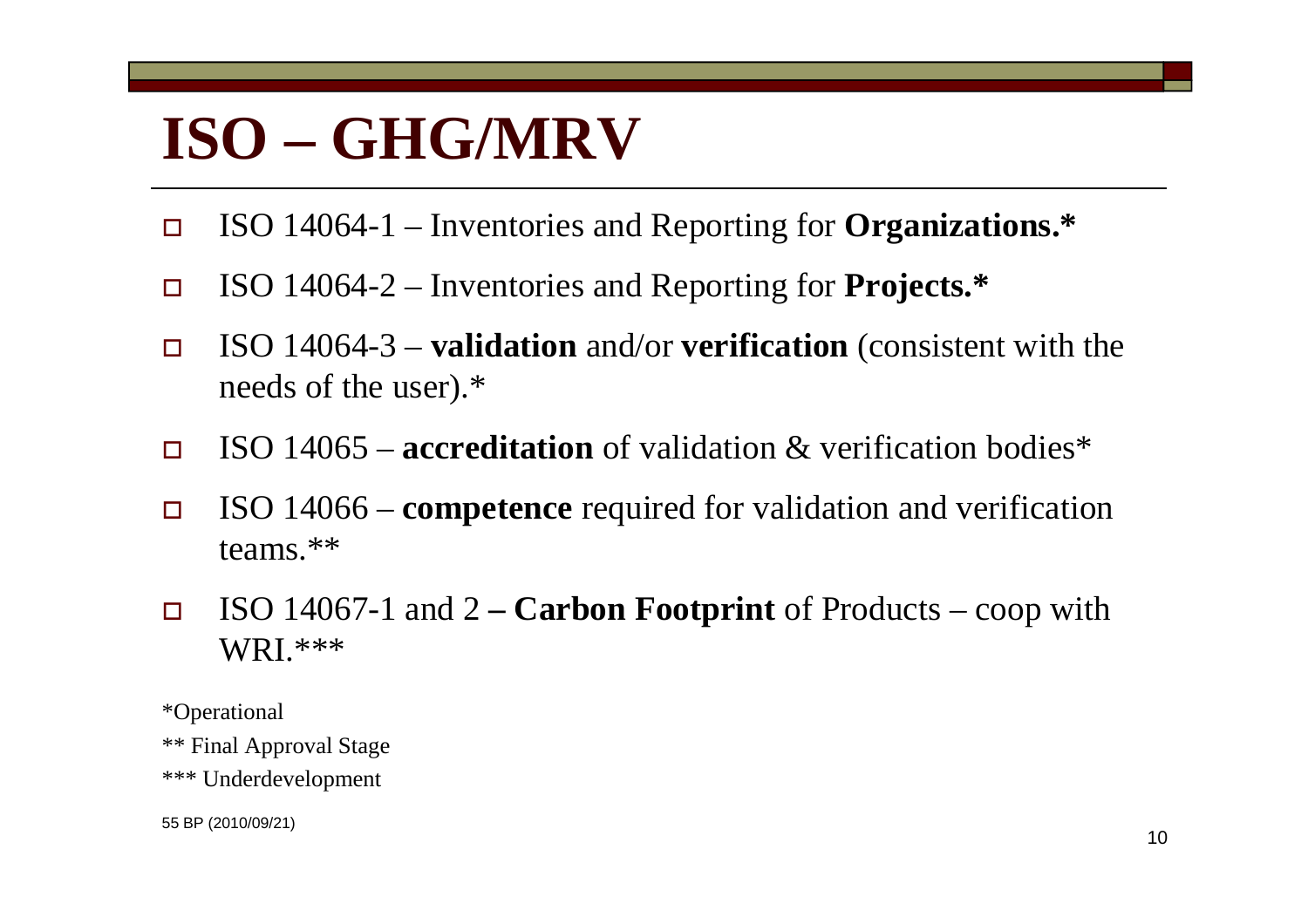## **ISO 14064/5/6 Framework**

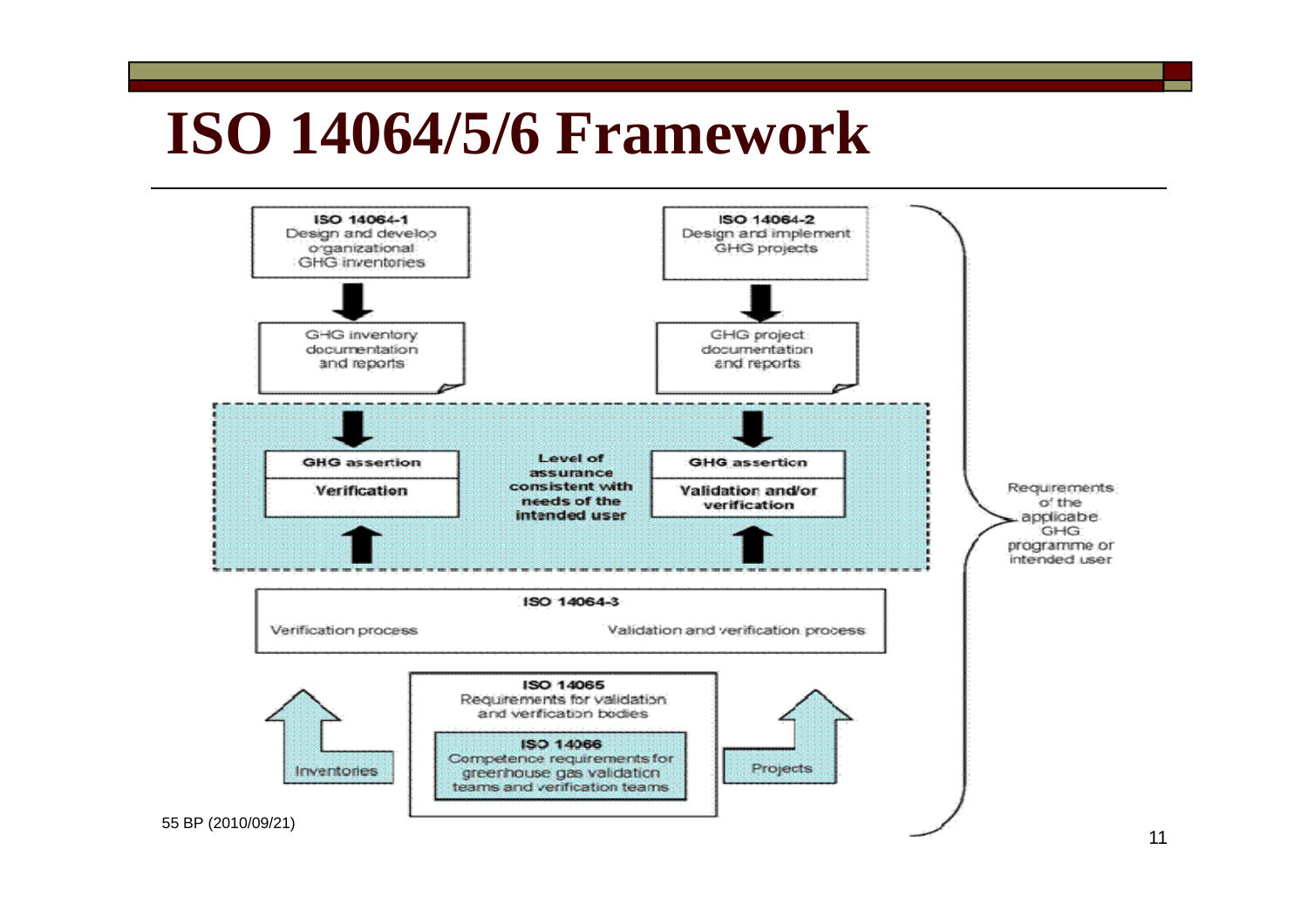## **Applications for Regulations & Trading**

- $\Box$  The Canadian Standards Association (the Secretariat) has created new registry and process tools to make ISO 14064 (etc) more useful to users and to government regulators.
	- A. **Clean Start Registry** – measurement and reporting registry for companies using 5 step simple process to clarify and simplify process of 14064
	- **B. Clean Projects Registry** – listing and delisting of GHG projects with verified emission reductions and removals.
	- **C. Serialization** registry tags for each metric tonne following independent verification for use in selling or trading.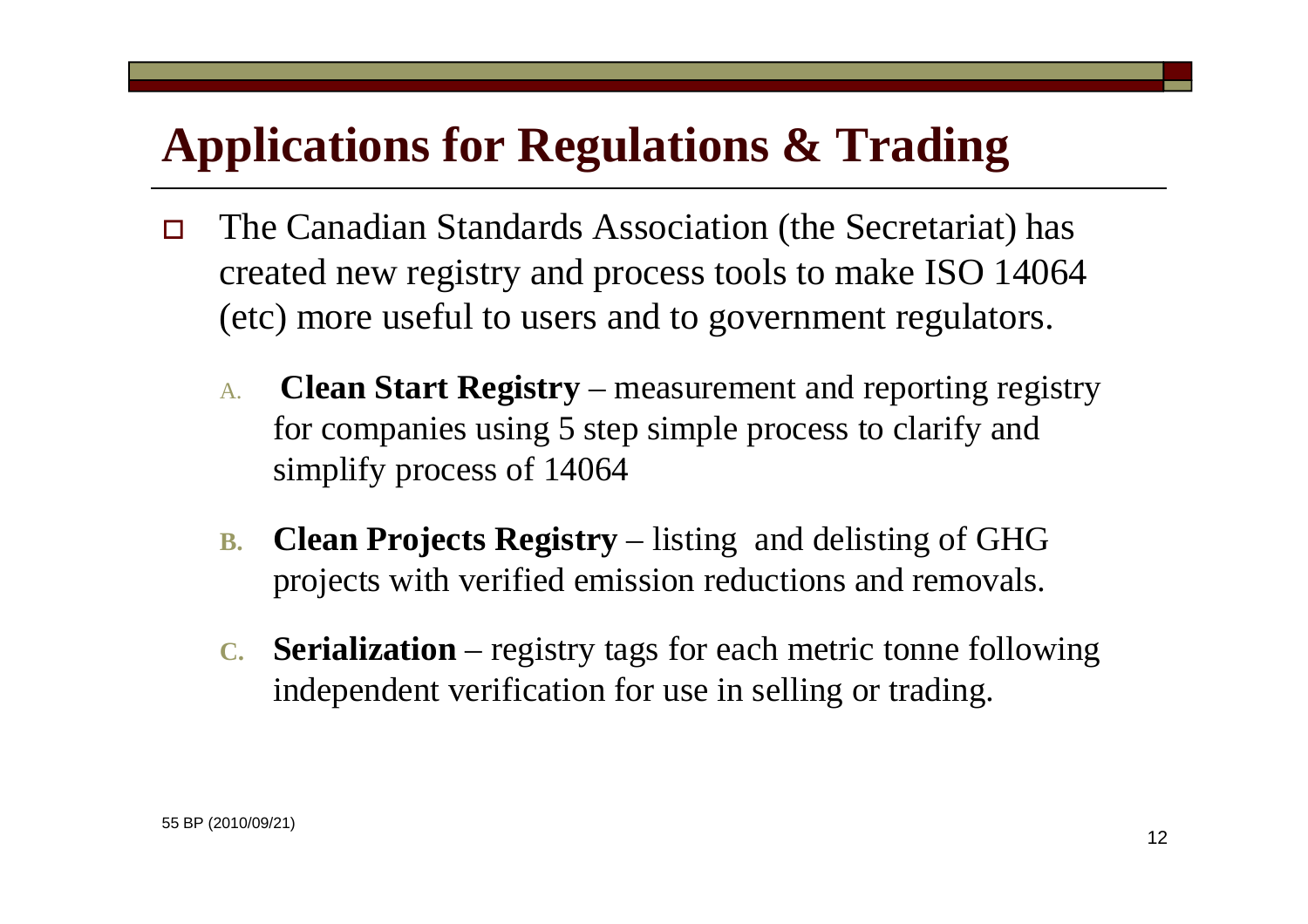## **The Alberta Use of ISO Standards**

- $\Box$  In 2005 **Alberta system** requires emitters of 100,000 tonnes CO2 must meet an intensity target cut of 12% from 2003/2005 averaged baseline
- $\Box$  **Three options** for companies 1) cuts emissions 2) purchase Albert based offset credits 3) payment of \$15.00 per tonne into tech fund.
- $\Box$  In the development of this systems – Alberta adopts **ISO standards and processes** – brought public credibility to a controversial field - protocols built from ISO standards – MRV – Federal offsets rules still under development use ISO Standards except in policy areas like eligibility.
- $\Box$  Initially most companies **sought the risk free** tech fund payments – but significant change starting in 2007 then increasing in 2008 and again in 2009
- $\Box$  More and more **companies buying offsets** (now almost 50%) as they become comfortable with ISO/Alberta systems. The lower costs (\$8.00 to \$13.00 per tonne) more than cover risks and transactions costs. Future problem of liquidity.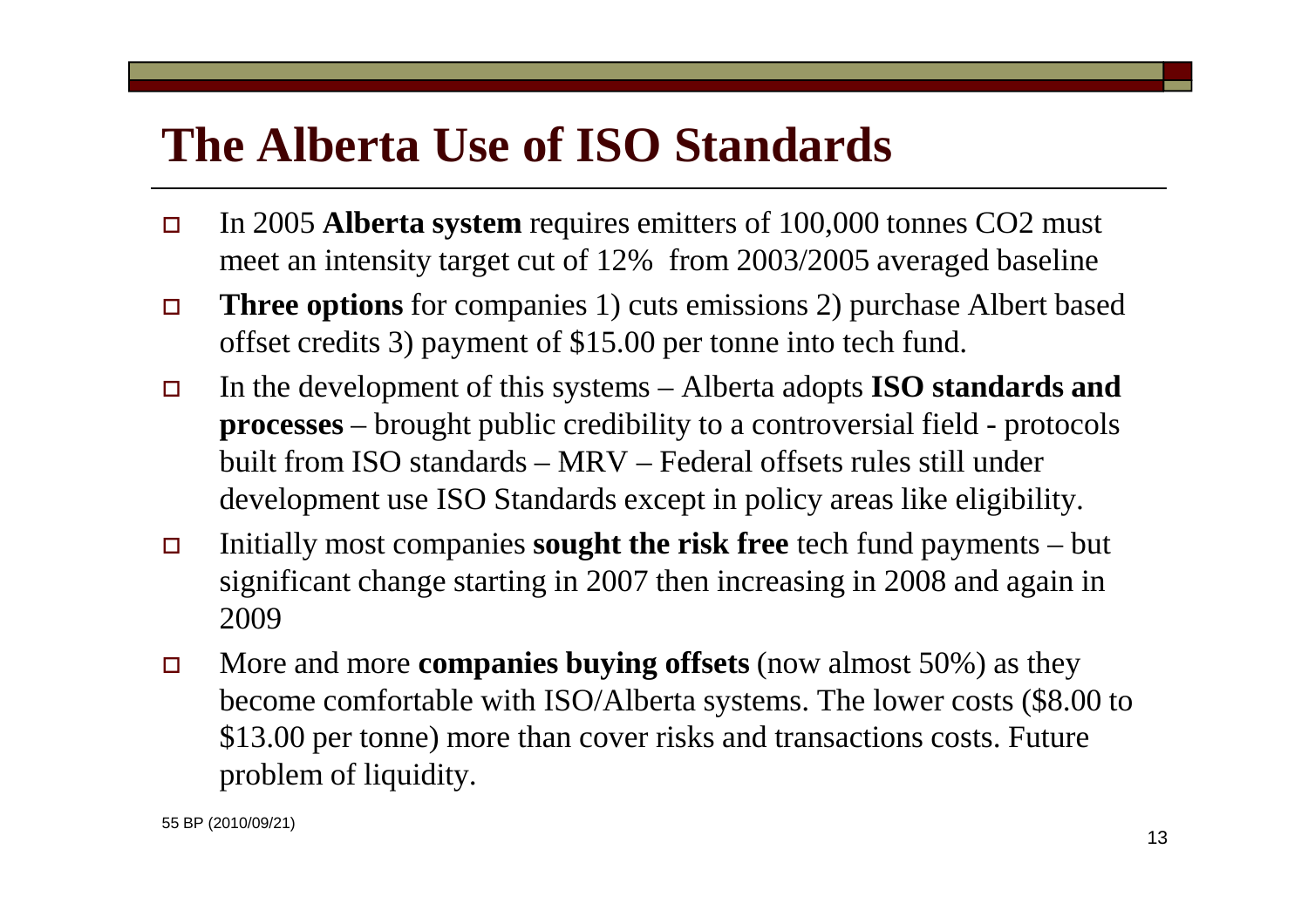## **Carbon Capture and Storage**

- $\Box$  In June 2010 Can Standards Association and the **International Performance Assessment Centre for Geological Storage of CO 2**(IPAC –  $CO_2$  Research Inc.) announced a joint agreement to develop the first standards for CCS – Joint Canada/US Standard
- $\Box$  When completed these will be **submitted by CSA** to the wider ISO Process for consideration as a international standard.
- $\Box$  These reflect the expertise being developed with 5 large scale commercial CCS projects in **Alberta and Saskatchewan** and their links to projects elsewhere in eight countries on all continents.
- $\Box$  The **new standard when developed** will provide an essential framework for government regulators, inventors, emitters, and the public in assessing the viability of new CCS projects and hopefully contributing to **public credibility**.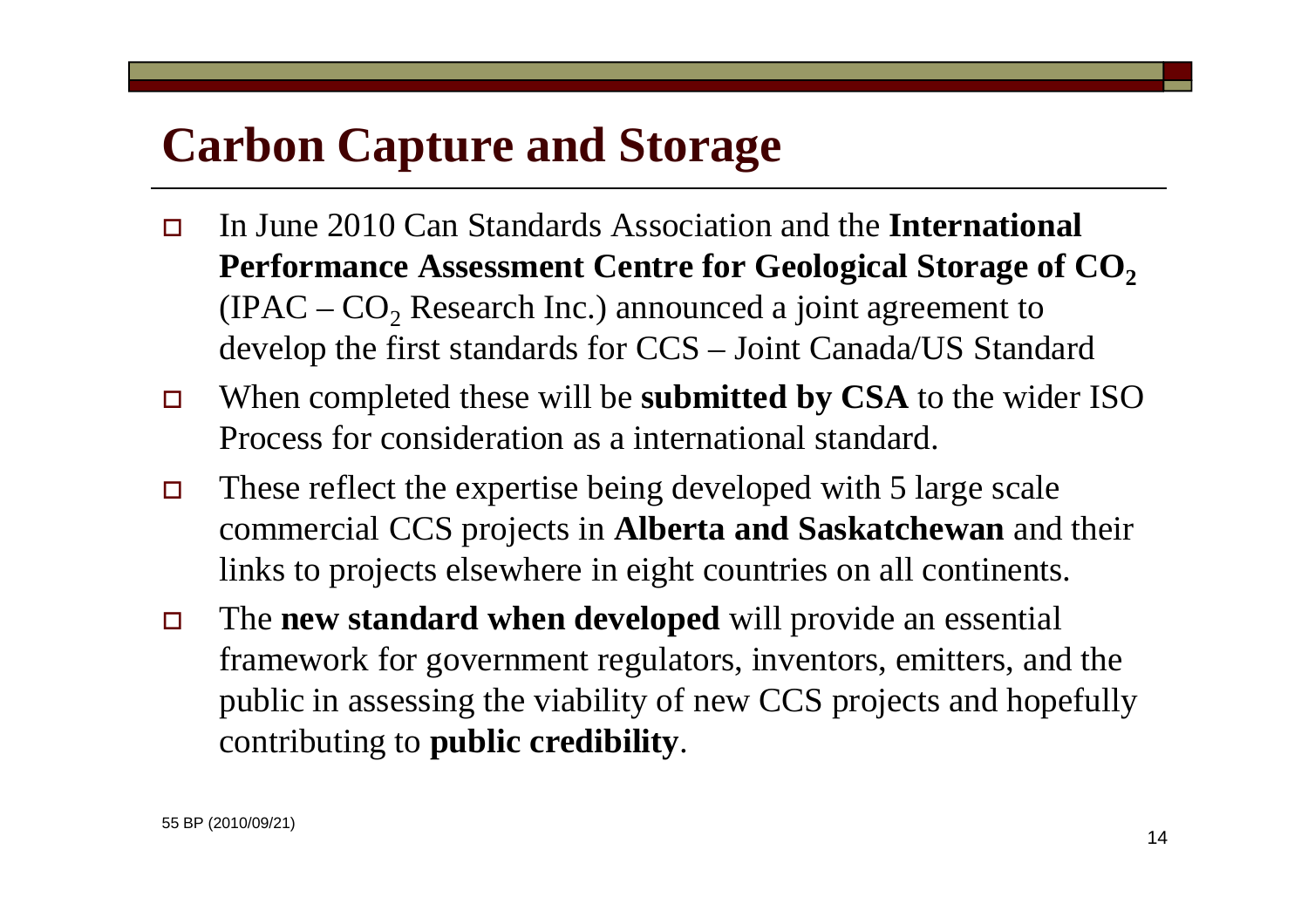### **Process for Development of ISO Standards**

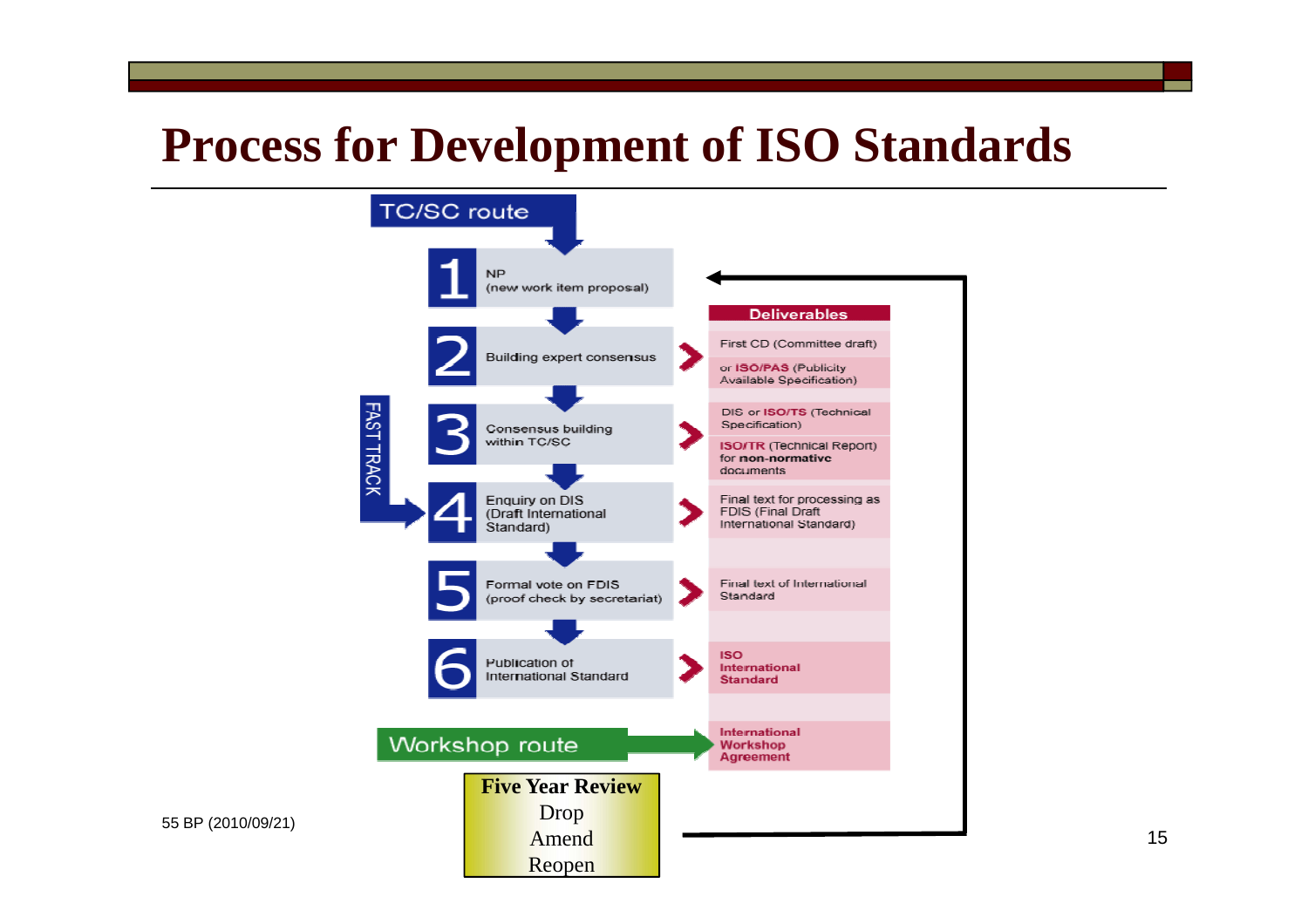### **Purpose of Standards**

- $\Box$ Create **higher quality** products and services;
- $\Box$ Uniform standards for **consumer** protection;
- $\Box$ Environmental **labeling** for **market** recognition;
- $\Box$ Credible standards help to avoid **trade disputes**;
- $\Box$  Transfer MRV methodology from **developed** to the **developing** world;
- $\Box$  Credible models for **companies**, **associations**, or **nations** to adopt;
- $\Box$ Bottom up process driven by experienced **professionals**;
- $\Box$ Develops the **tools** but leave the programs to the states.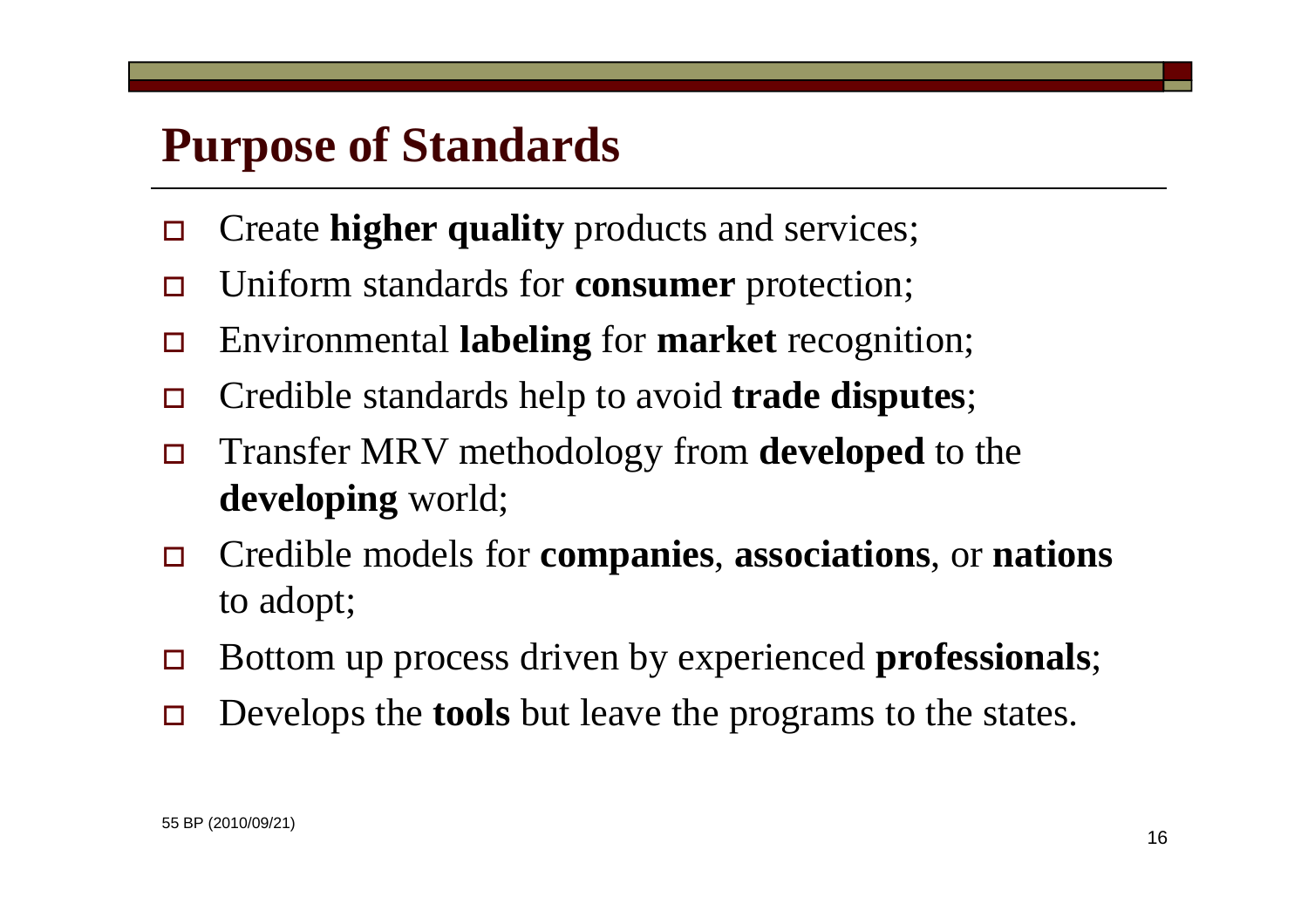### **The Challenges**

- $\Box$  Building **the International consensus** – time, money, and will – all our people are volunteers.
- $\Box$  We try to avoid outside **political tensions** of participating countries– the US, Israel, Libya, and Iran.
- $\Box$  Meeting the **needs** of **developing countries** with limited or no infrastructure or resources.
- $\Box$ **Differing regulatory culture** (especially US and the EU) – ideology of the environment.
- $\Box$  **Cost effective** standards and process (especially for SME's) economic downturn.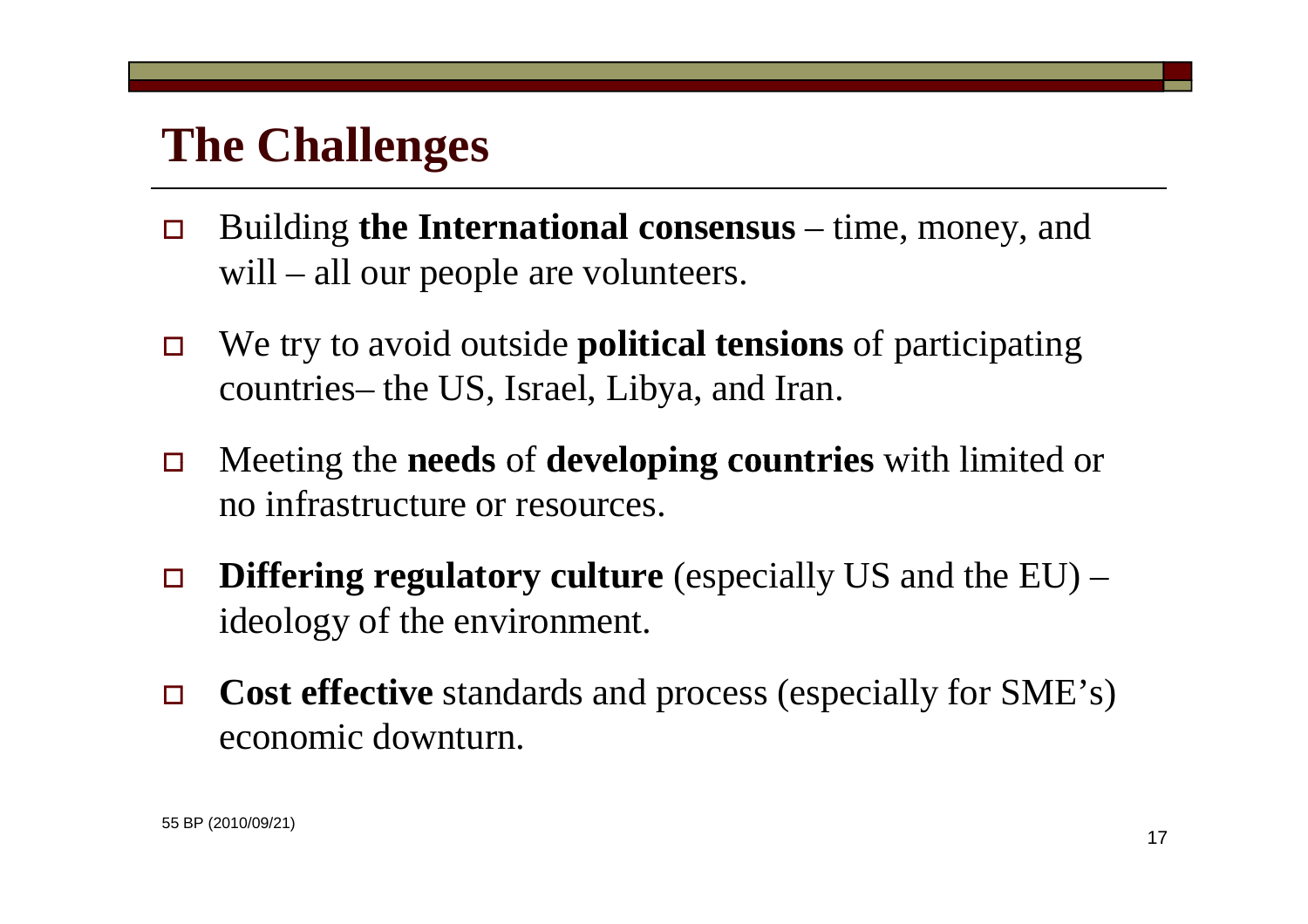### **Conclusions**

- $\Box$  The **methodology** & **processes** of monitoring, reporting, and verification are critical in building public **credibility** for our work.
- $\Box$  There is little immediate prospect for a Kyoto style global regime but **we must build** the **MRV tools** building **regionally** with compatible tools.
- $\Box$  The **ISO 14000 ser**ies are an important bottom up world wide system contributing and sharing best practices of **professionals** from every continent.
- $\Box$  We brings together the **developed** and **developing** world as well as voluntary and regulated initiatives.
- $\Box$  With our support from **UNEP** we believe we have an important role to play in the **Post Copenhagen** world with its **political and policy uncertainty.**
- $\Box$  One of the basic underlying issues, climate change is **not a problem to be solved** (mitigation) but more a **condition to be managed** (standards and adaptations). MRV has been too focused on just Kyoto style mitigation work. We need to seize new opportunities